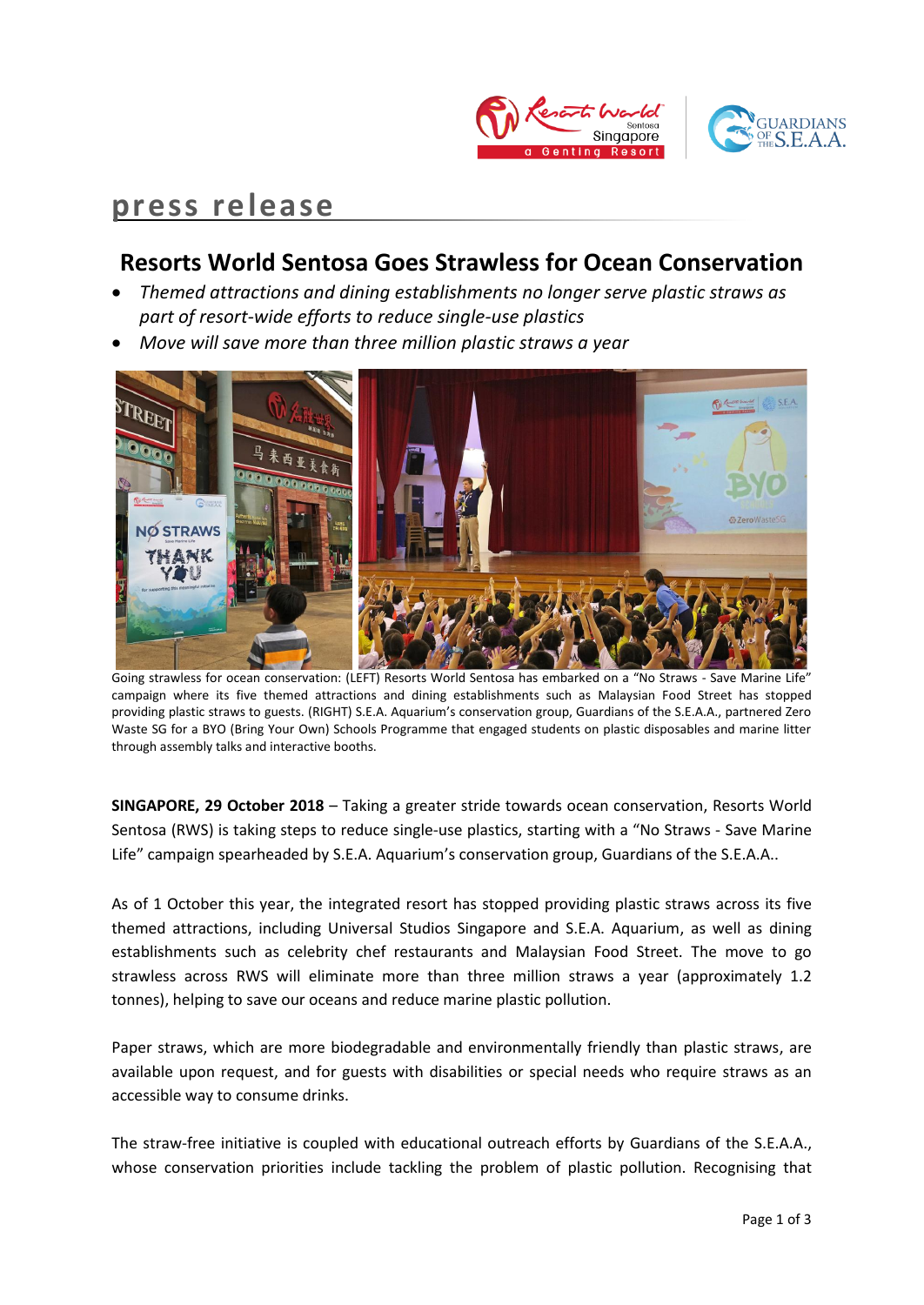sustainability starts with employees, the marine conservation group has embarked on a series of engagement sessions to reach out to 13,000 team members across the resort to raise awareness on the issue of plastic pollution and garner their support in this resort-wide green operation.

Guardians of the S.E.A.A. also partners organisations such as James Cook University Singapore and Zero Waste SG on campaigns and talks to engage the public. Its collaboration with Zero Waste SG to support a year-long nationwide BYO (Bring Your Own) Schools Programme involved 20 schools and saved more than 32,600 plastic disposables from ending up as waste. The programme engaged students on plastic disposables and marine litter through assembly talks and interactive booths, and encouraged them to bring their own reusables and reduce the use of plastic disposables via a reward system.

RWS supports the national effort towards becoming a Zero Waste Nation, and is looking into ways to reduce other forms of single-use plastics such as bottled water. The resort continuously explores new and innovative eco-friendly practices across its day-to-day business operations for sustainable growth.

Earlier in July this year, RWS clinched the Top Achievement Award at the Singapore Packaging Agreement (SPA) Awards for its efforts in waste minimisation and recycling. Its Festive Hotel also recently bagged home the Merit award in the 2018 3R Awards for Hotels, organised by the National Environment Agency (NEA) and the Singapore Hotel Association (SHA).

Members of the public who wish to make a positive impact for the ocean can email [conservation@rwsentosa.com](mailto:conservation@rwsentosa.com) to join Guardians of the S.E.A.A.. Members will get to enjoy behindthe-scenes experiences with aquarists to learn more about marine life, exclusive invitations to afterhour events at the aquarium and more – all around the theme of marine conservation.

**– END –**